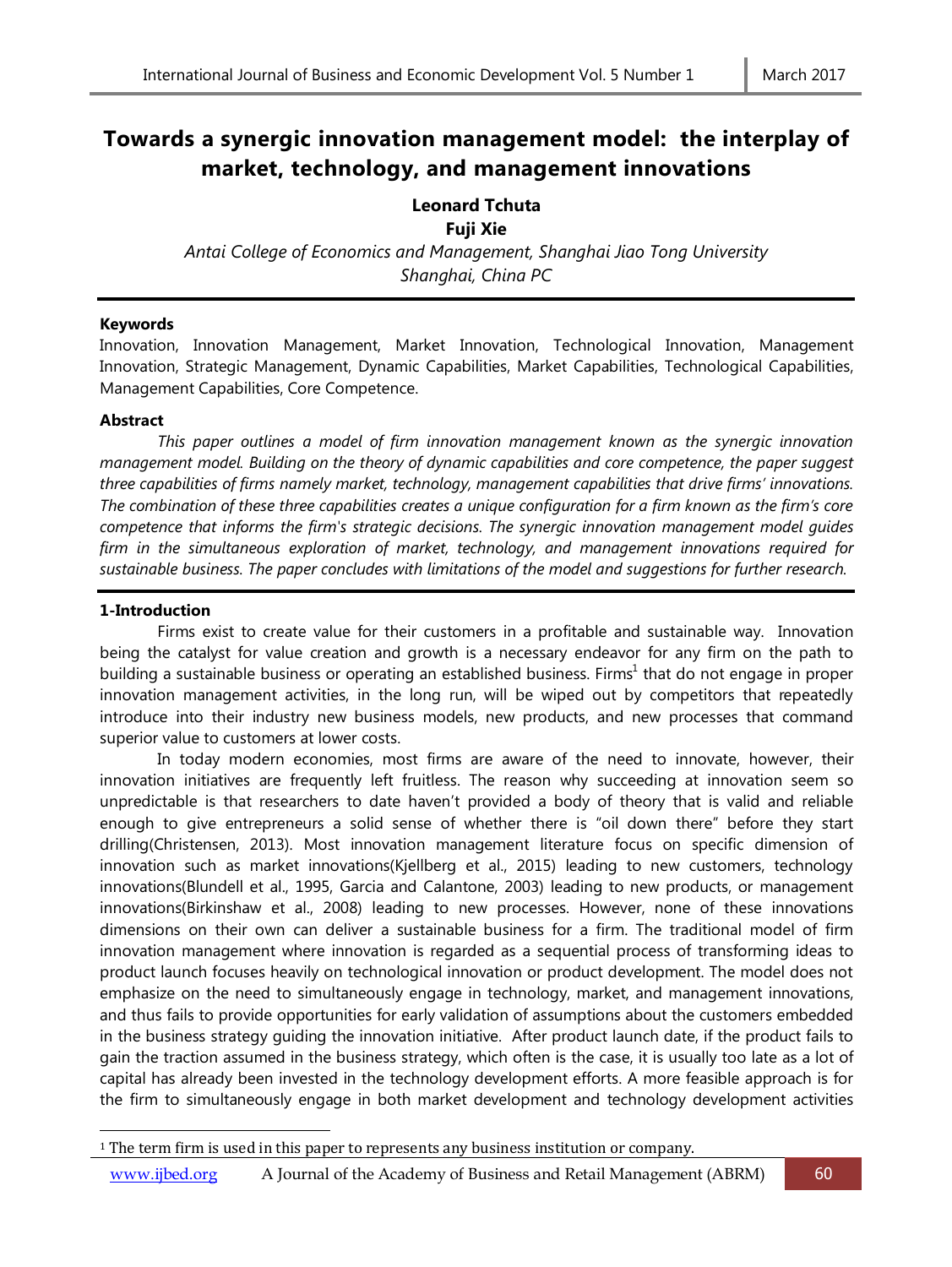which will enable the firm to validate key assumptions in its business strategy with early adopters using a minimum viable product MVP(Ganzarain et al., 2014), and thereafter to iterate this approach with variations in its value propositions and business model. An even better approach is for the firm to also engage in management development activities at early stage of a business initiative as this will enable the firm to validate elements of cost hypothesis in its business strategy which will build a foundation for scaling the business once a sustainable business model is identified. Integrating market, technology, and management innovations require a synergic innovation management approach where the firm simultaneously engages in market, technology, and management development activities.

Capabilities drives innovations (Lawson and Samson, 2001, Teece, 2009). As a firm engage in market, technology, management development activities, through learning by doing (Arrow, 1962, Kellie, 2011) they acquire respectively new market, technology, and management capabilities. These new



Figure 1: Synergic Innovation Driving Capabilities

capabilities interacts and re-enforce their respective existing capabilities (for example new technological capability interacting with existing technological capability) resulting to what is known as synergy within capability. Also, the interactions between market, technology, management capabilities further re-enforce each other in a way that the business impact of the whole is greater than the sum of the business impact of the individual capabilities. This is known as synergy across capabilities. These Interactions results to a unique configuration of the firm capabilities known as the firm core-competence (Coombs, 2007, Javidan, 1998) that turns to differentiate a firm from other firms in its industry. Figure 1 summarizes the capabilities that drive synergic innovation within a firm. From this perspective, a firm uniqueness or core competence emerges from its ability to generate and assimilated new capabilities which in turns drives the firm's innovations. This gives rise to a new paradigm for the sources of competitive advantage of firms, the innovation based view (IBV) of a firm, that supplement existing paradigms of competitive advantage based on the possession of unique resources (Nonaka and Toyama, 2003) and market positioning (Porter, 2007). In today modern economies, resources (talented employees, suppliers, access to capital, distribution channels) and market positioning are difficult to monopolize making it difficult to build sustainable competitive advantage solely on resources possession and market positioning.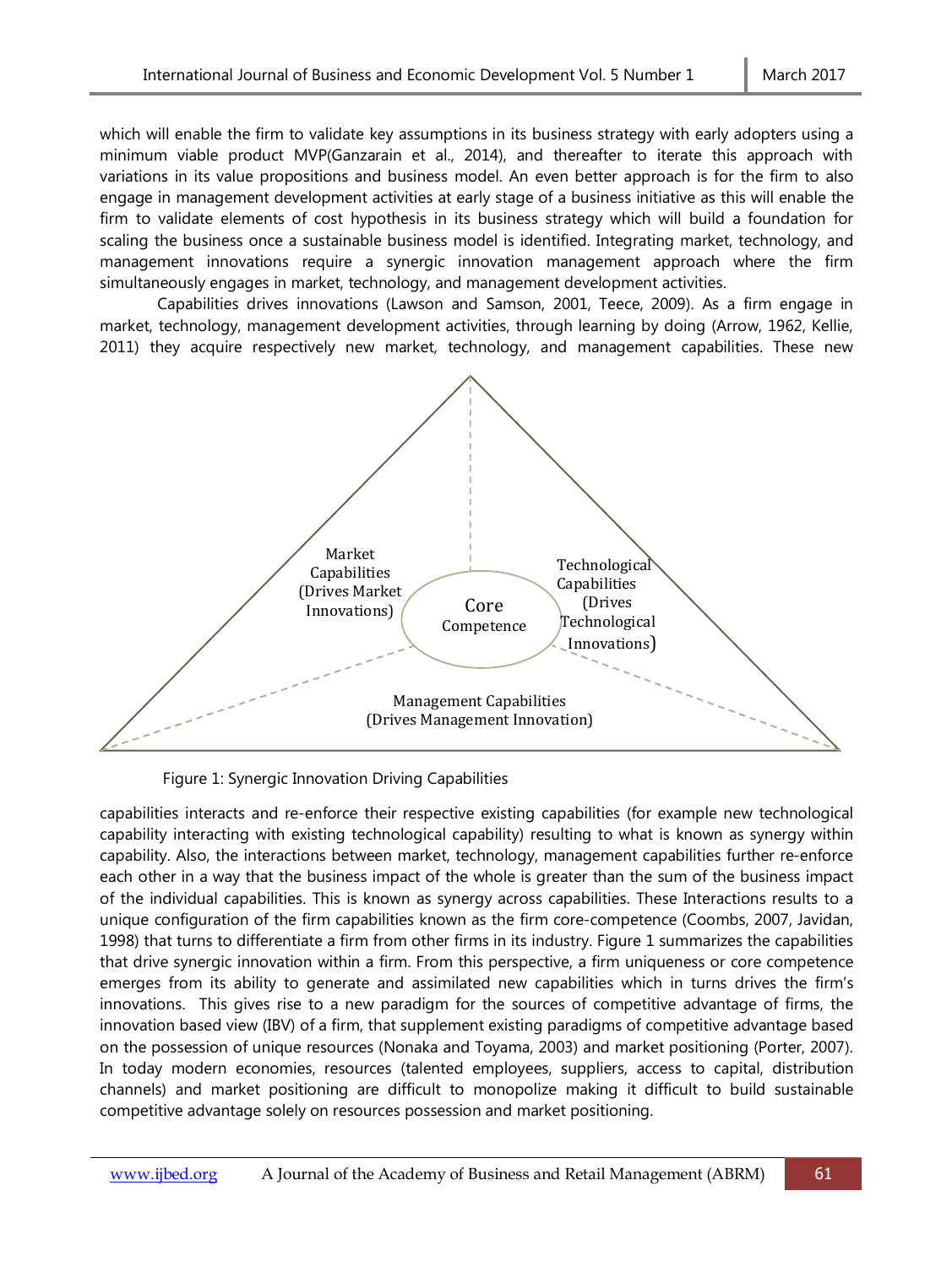Firms can benefit from synergy within capabilities as they apply previous experience to solving new problems thereby speeding their innovation process. Firms can also benefits from synergy across capabilities as it aligns it customers, products, and processes thereby ensuring that customers derive value from the firm's innovations. Synergy across capabilities also renders firm innovation as a whole resistance to erosion from competitive forces as imitating the firm's innovations will require acquiring the firm's core competence which is much more costly compare to acquiring a single dimension of the firm's capability or innovation. The characteristics of synergic innovation to be fast, valuable to customers, and resistance to erosion from competitors make it the engine of a firm's sustainable growth.

The mental model of a firm used in this paper is one whose internal settings consist of two conceptual factories, an innovation exploration factory and an innovation exploitation factory(Gupta et al., 2006, March, 1991). Both factories are operated by a strategic management or leadership team that plans the exploration and exploitation activities of the firm. A startup is predominantly an innovation exploration factory as the primary objective of a startup business is to search for sustainable business model for the startup (Blank and Dorf, 2012). The degree of exploitation activities in the startup are kept to minimal until a viable business model is found. On the other side of the spectrum of business evolution is the established business which is predominately a factory of exploitation of innovation as the primary objectives of the established business is to execute on massive scale the repeatable business model of the firm. In the middle of this spectrum are firms that are in transition from startup business to established business. These are the firms most active in the development of management capabilities. At the transition phase, the firm has already found a profitable business model and is building management capabilities for its exploitation factory in preparation for massive scaling. At the startup end of the spectrum, more often than not, the real customers for the firm products are unknown, the product is loosely defined, and element of the business model are still being validated. During this early phase, making high investment or pre-mature scaling (Ries, 2011) to build special functional departments such as HR, Accounting, and Purchasing will lead to low return on investment as these functional departments excel more in exploitation mode where rapid execution on mass scale is of prime importance. At this early stage outsourcing most of the specialized supporting functions needed by the firm will be a better used of the firm's capital.

Established business that have built in pockets of active innovation exploration factories to avoid the problems of "the innovator's dilemma" (Christensen, 2013),where big firms become too rigid to innovate, will find it cost effective for these exploration factories to use in sourcing to gain access to special functional departments resources from the firm's innovation exploitation factory. An established business needs to keep some degree of exploration activities to fuel its growth and stay competitive. The output of the exploration factory should be continuously channeled into the exploitation factory for massive revenue generation. However, caution should be taken not to visualize this channeling as handover of the outcome of the exploration factory to the exploitation factory. The channeling should be seamlessly as those leading the exploitation factory need to very involve in the activities of the exploration factory.

This paper focuses on the process aspect of the mechanics of the innovation exploration factory or process aspect of the mechanics of firm innovation management. The paper also focuses on the management of a single innovation initiative and not a portfolio of innovation initiatives. The phenomena of firm innovation are still largely an art and it is the role of firm innovation management research community to supplement the art of innovation management with science of innovation management. The contribution of this paper is to add to the body of knowledge of firm innovation management models and to extend to the concept of firm innovation to a multi-dimensional process consisting of market, technology, and management innovations. In the following section of this paper, we reviewed the existing literature on models of firm innovation management. That is innovation management at a micro-economic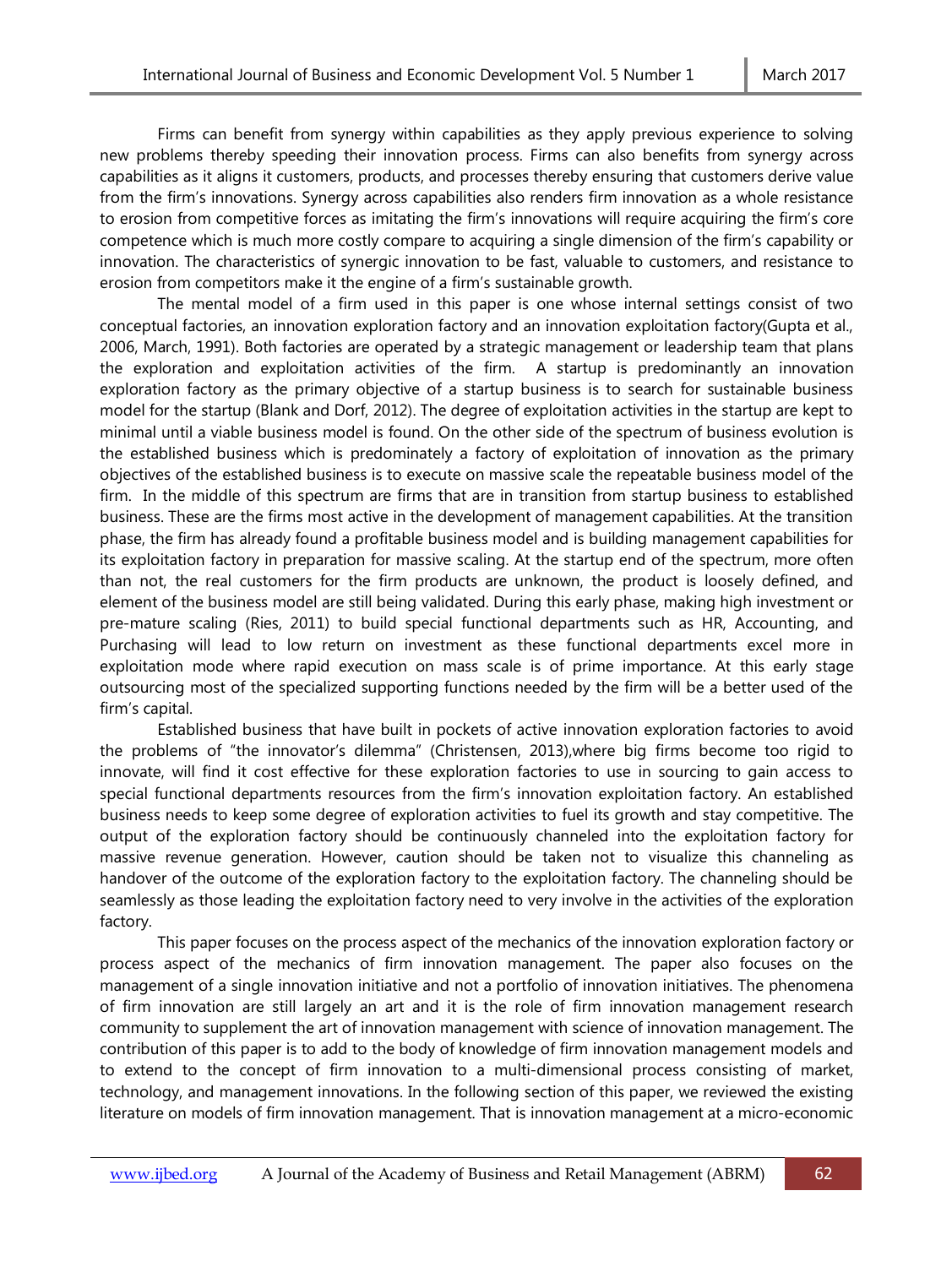level. This is followed with an outline of the synergic innovation management model, and discussion on the implications of a synergic innovation management approach to firm innovation management.

## **2-Literature Review**

Firm innovation is performed within the structure of the firm or corporate innovation system which is a set of actors, activities, resources, institutions and their interrelations (Granstrand, 2000). Innovation actors such as customers, employees, and partners participant in a firm's innovation activities to input ideas or solutions. Institutions such as financial institutions, government agencies, academics institutions and other companies interact with the firm providing resources to facilitate innovation. These interactions between a firm and its environment is even more profound in the context of open innovation (Chesbrough et al., 2005) where firms do not only make use of internal resources to foster innovations but also attempt to pull ideas and innovative solutions from the society in which they operate.

The theory of innovation was pioneered by Schumpeter who described innovation as a processed of "creative destruction" where new products and services are continuously created to replace old ones (Schumpeter, 1942). Schumpeter saw innovation as the engine of economic growth and firms with entrepreneurs at the core as agent of economic growth. Later, Rogers expanded the theory of innovation with his work on the diffusion of innovation(Rogers, 1962). Rogers described the adoption of new technology as a phenomenon taking place in five phases (innovators, early adopters, early majority, late majority, and laggards) with each phase facing different set of users with different level tolerance for change. The distribution of the users follows a normal distribution bell shape with the early majority and late majority representing the mainstream users when the innovation is at its peak of adoption. Moore expanded the work of Rogers with his idea of crossing the chasm(Moore, 1999). Moore argued that the characteristics and expectations of early adopters and early majority are different, and suggest techniques to help firms successfully cross the chasm in their attempt to market their products to mainstream users. The implication of the work of Rogers and Moore are very important to the management of firm innovations. Firms can attempt to validate their business model by engaging with innovators and early adopters. Once a profitable business model is identified, firms can then adopt different strategies in scaling the business and marketing to mainstream users.

The stage-gate model or idea-launch process is considered one of the very early practical models used in firm innovation management. The stage gate guides firms during various stages of their product development process as the firm attempts to transform an idea to a new product that will eventually be launched into a target market. The process usually involves preliminary assessment, detail investigation, development, testing & validation, and full production & market launch. Each stage is preceded by a gate at which the firm is required to make go/no decision before beginning the next stage of the product development process (Cooper, 2008, Cooper, 1990).

Another prominent model of firm innovation management is design thinking (Geissdoerfer et al., 2016, Luebkeman and Brown, 2015). The process of design thinking usually involves empathize, define, ideate, prototype, and test. Unlike the stage-gate system that moves from idea to product launch, design thinking starts by discovering customer needs. It assumes that users may not adequately describe what they need until they have experience with a product or at least a prototype of the product. In order to help user identify their needs design thinking employ rapid prototyping for user needs validation, analyzing and synthesizing user feedbacks throughout each iteration of the prototype. Thus, design thinking is focused on solving the right problem for the users. This greatly enhances product-market fit as the product being developed is targeted at meeting the needs of a particular segment of customers.

The lean startup (Erickson, 2015, Hart, 2012, Ries, 2011) approach to innovation management is another methodology that is gaining grounds especially in high tech industry. The lean start methodology is built on the ideas of lean manufacturing (Liker, 2014), agile software development(Cohen et al., 2003), and customer development (Blank, 2013).The lean startup methodology uses a Build-Measure-Learn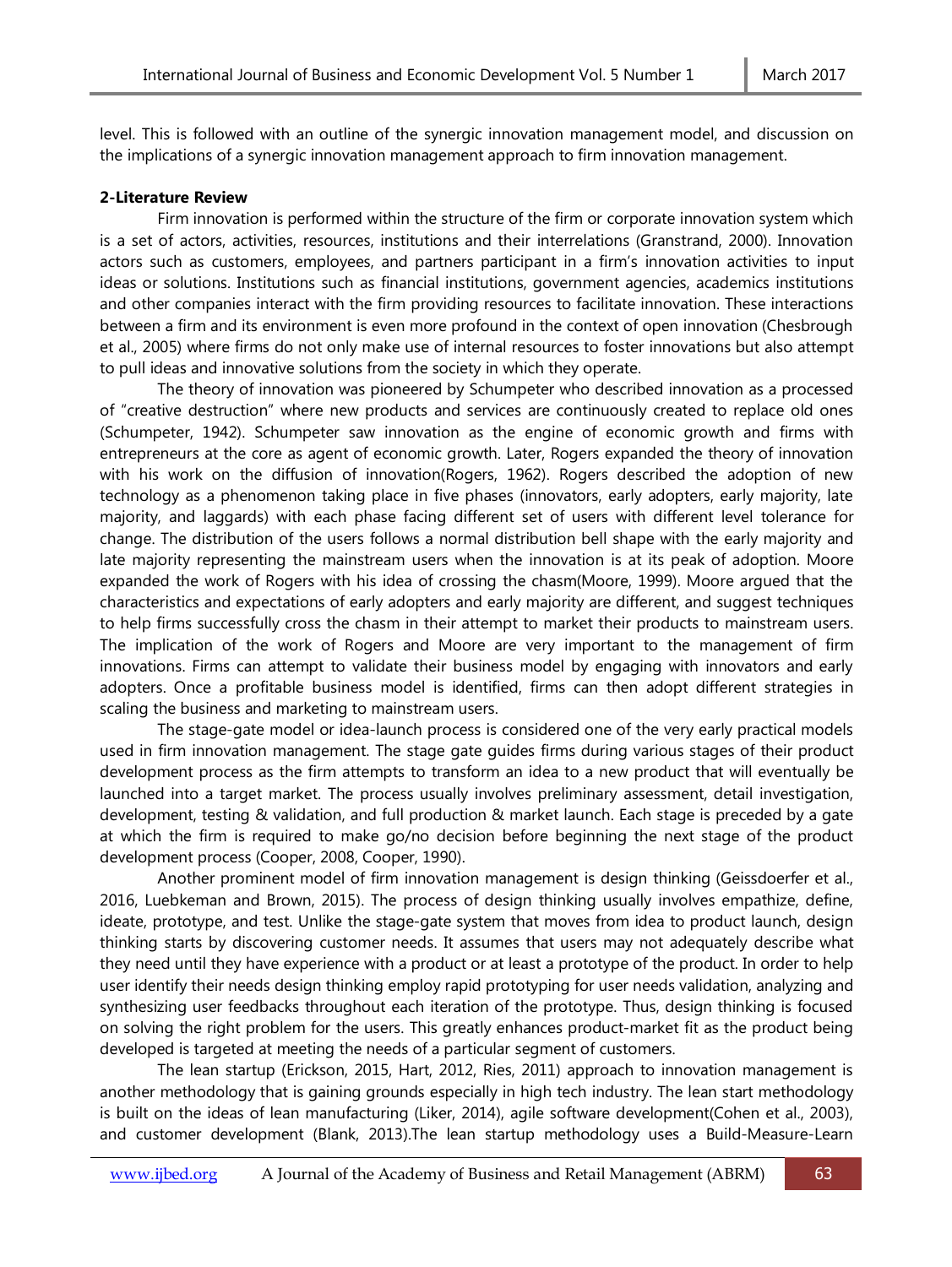process that attempts to eliminate waste in the process of innovation. It advices the implementation of actionable metrics using innovation accounting to ensure that work being done during the innovation process is focused on validating customers' needs and by so doing minimizes any work that does not add value to customers.

The ideas in this paper were first outlined in (Tchuta and Fuji, 2013). Over the coming years the concepts of iteration for incremental innovation and waste reduction (Ries, 2011),and business model design (Osterwalder, 2004) have been incorporated into the synergic innovation management approach. The synergic innovation management (SIM) model is grounded on the theory of dynamic capabilities (Teece, 2007) and core competence(Coombs, 2007). The SIM model views firm innovation as a multidimensional process involving market, technology, and management innovations that have to interplay to ensure sustainability of firm innovation outcomes. Rather than limiting innovation management to building and launching products into a target market, SIM model adopts are broader concept for innovation management as the process of transforming ideas to sustainable business. The following section describes the SIM model approach to innovation management.

#### **3- The Synergic Innovation Management Model**

The synergic innovation management is an approach to innovation management that integrates firm market, technology, and management innovations activities in way that enhances customer value capturing and development of sustainable business. The main application of synergic innovation management is in the transformation of an idea or business opportunity to a sustainable business. Thus synergic innovation management encourages entrepreneurs to view innovation management as a practice for developing sustainable business rather than a mere product development tool.

The main challenges in innovation initiatives is not in building and launching a product to the market, but is on whether there is a market with customers for the product being launch and whether the firm can continuously deliver to these customers in a profitable way. The SIM model integrates key activities of firm innovation management in a way that enables a firm to engage simultaneously in market, technology, and management development activities in search for a profitable business model while at the same time remaining aligned to the firm's vision. From the perspective of the SIM model, the key activities in firm innovation are strategy and financing, market development, technology development, and management development. Figure 2 shows the key activities in the SIM model and their interactions.

These key activities are intended to (1) validate assumptions in the firm's business model, (2) align



Figure 2: Synergic Innovation Management Model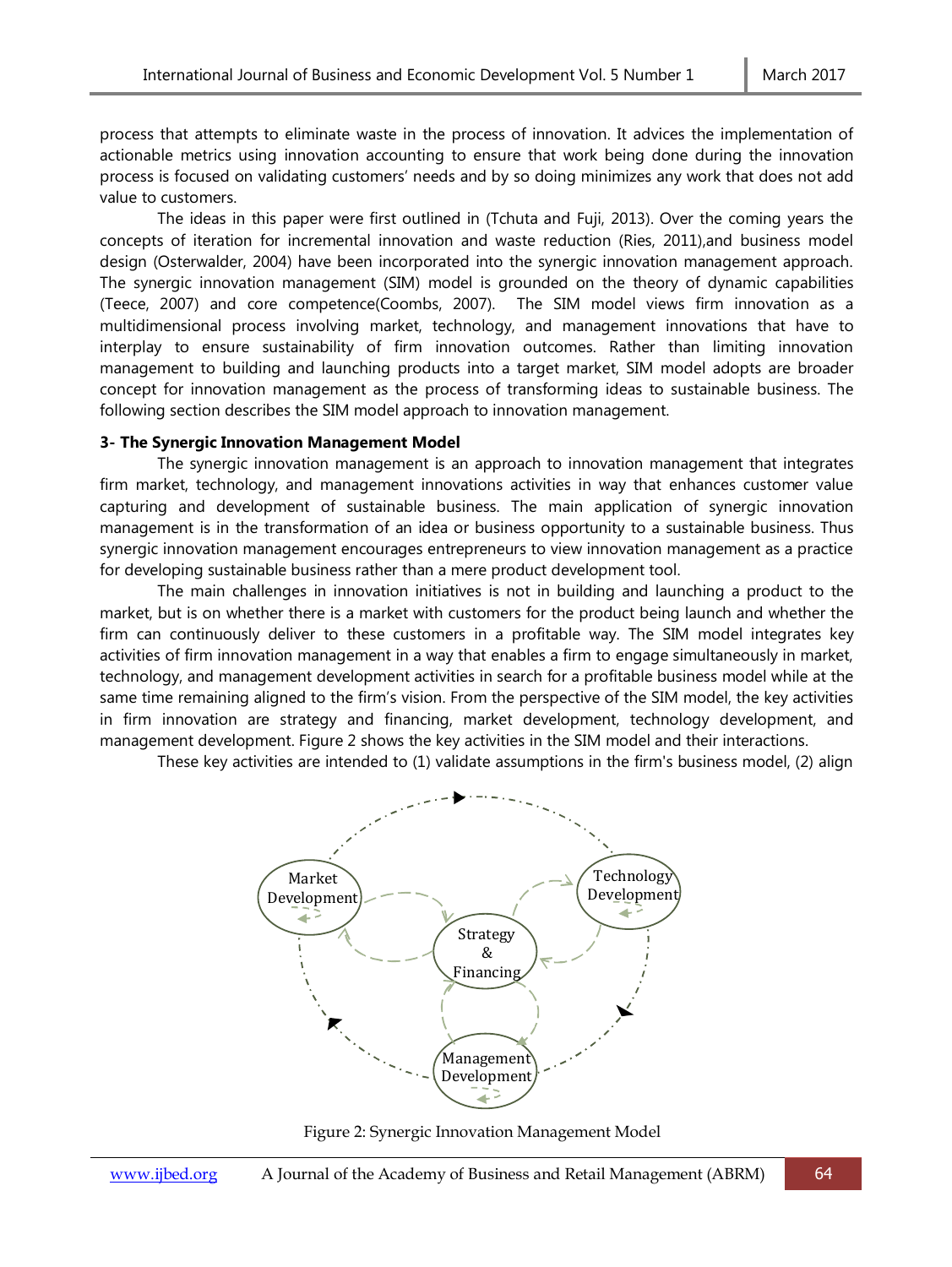the firm's customers, products, and processes, (3) generate capabilities and core competence that will fuel further innovation and positioning of the firm for long term sustainable growth. What the customer buys and considers value is never a product. It is always the utility the products provides (Drucker, 1974). Thus the SIM model does not merely focus on product or technology development but on continuously and incrementally verifying that the product being develop provides values to the customer in a cost effective way. The SIM model incorporates two types of formal learning feedback loops and one formal iterating loop. The first type of feedback loops connects each activity set (market, technology, management) with the strategy and financing activity. The second type of feedback loop is within each of the market, technology, and management activities sets. This second type of feedback loops enables each of these activities sets to experiment with multiple alternatives before feeding back their findings to the strategy and financing activity set. The feedback loops follow the plan do study act (PDSA) methodology(Aguayo, 1991, Deming, 1986). The iterating loop directs the flow of assumptions or hypothesis<sup>2</sup> along markettechnology-management-market activities loop. Once the strategy and financing team identifies a set of assumptions or hypothesis from the firm's business model that needs to be validated during a particular iteration of the SIM model, the market development team works with early adopters or potential customers to refine this hypothesis and create user stories around the hypothesis. The technology development team transform the user stories into minimum product features that are required to support the verification of hypothesis of the iteration, the management development team put in place minimum processes and resources to facilitate the verification of the hypothesis of the iteration, and the finally the market development verifies the hypothesis of the iteration. At each step of the iteration flow, each team feedback its findings to the strategy and financing team who gives the green light to moves the iteration to the next set of activities. In the early stage of a business initiative, all four activities may be performed by a single team. However, as the business initiative evolves after a number of iterations different teams can be formed to perform each sets of activities and all teams work synchronize during the strategy and financing review sessions. Below is a brief description of each key activity.

## **Strategy & Financing**

l

A business or innovation initiative starts with an idea. The entrepreneur builds a grand vision around the idea and all other activities are organized and directed towards that grand vision. The strategy and financing activities of a business initiative, continuously helps a firm to focus its innovation efforts towards its grand vision. The strategy and financing activities needs to ensure that the market position of the firm is aligned with its core competence either by shifting the firm's market position so as to stay aligned with its core- competence or by shifting the core-competence of the firm so that the firm occupies a market position with better opportunities and aligned with its long term grand vision. Shifting of corecompetence is done through developing market, technology, and management capabilities that will enable the firm to capture value from its new market position. The activities of the strategy and financing includes developing a baseline business plan (in this case a document initially drafted for the purpose of communicating to stakeholders assumptions, risks and capital requirements for the business), using tools such as business model canvas (Osterwalder and Pigneur, 2010) to construct a business model of the business initiative, identity assumptions in the business model (for example customer acquisition rates, customer segments, price points, core value propositions) that needs to be validated with facts gathered through interactions with real customers or users, design metrics to track the progress of the innovation activities towards the business vision, and base on facts re-evaluate the business initiatives for possible change of strategy. It should be noted here that the business plan and business model canvas are living documents that evolve with business initiatives with possible modification during iterations of the SIM model as facts about the business gradually uncovers. The SIM model places a strong emphasizes on

<sup>&</sup>lt;sup>2</sup> The term hypothesis as used in this paper refers to assumptions (for example customer acquisition rate, customer segment, price points) about the business that needs to be verified with facts from the market.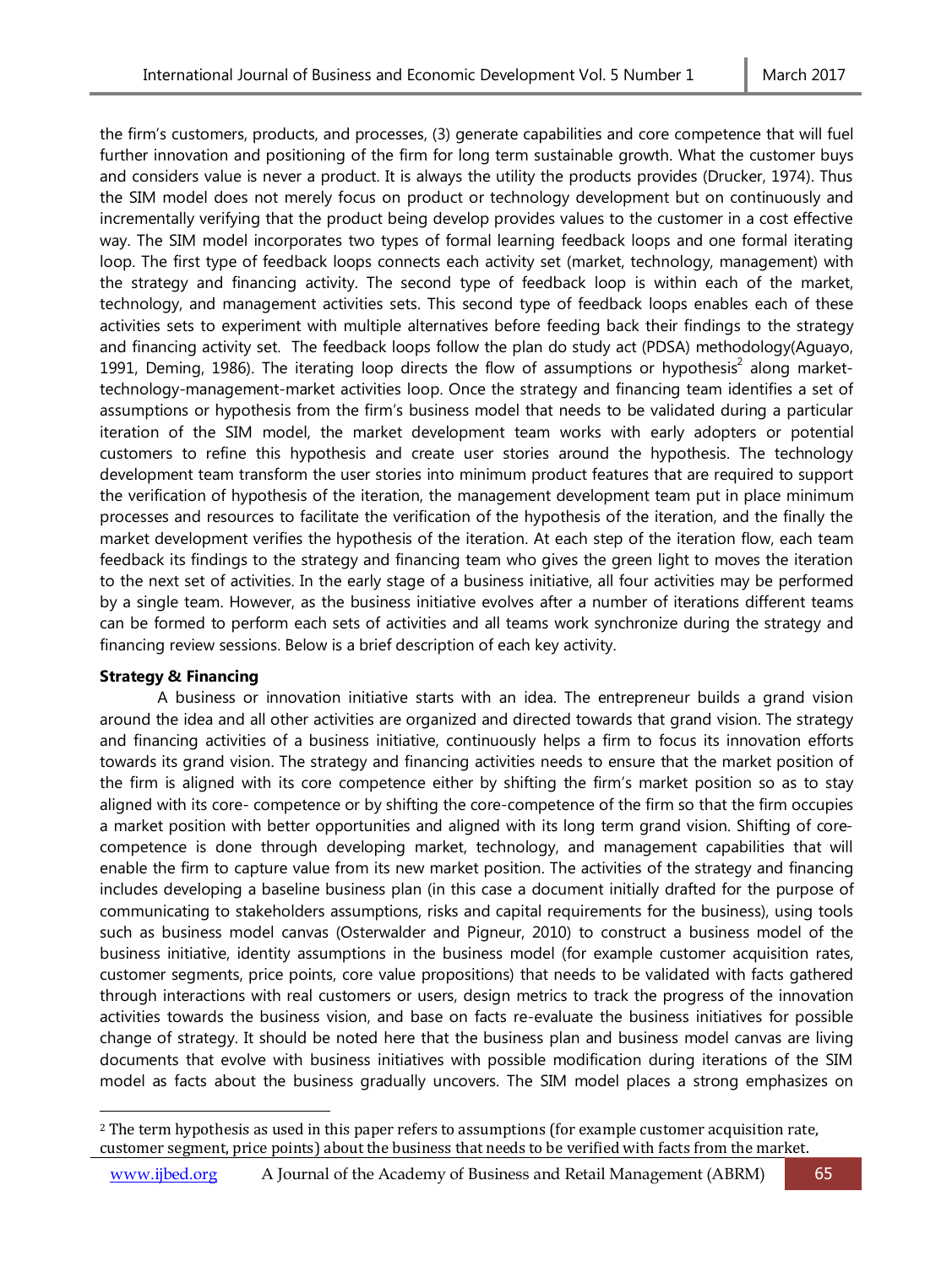financing. The entrepreneurs must keep an eye on its capital burn rate as the entire innovation process will halt if the business initiative runs out of fund. Thus fund raising is a key aspect of the strategy and financing activities as well.

#### **Market Development**

The aim of the market development activities during innovation exploration is to discover the customers and their needs. Market development helps the firm identifies where the real business opportunities for its visions lies. The market development activities have to be driven by the innovation tracking metrics defined by the strategy and financing activities. Relaying on metrics for decision making during innovation management process is one of the key enablers of a scientific approach to innovation management. The activities of market development may also include working with technology development team to define the minimum viable product for customer discovery (Blank, 2013), designing and performing experiments that will help validates its business assumptions. Through series of experiments, market development can generate market innovation to compliment the technology, and management innovations. As market development activities gather facts and test hypothesis about elements in the firm's business model, new business models or entirely new customer segments with unmet needs may emerge.

## **Technology Development**

The technology development activities are focused on building the product or service for the business initiative. The initial focus is on building a minimum viable product MVP that will help support the market development activities. It is important for the business to envision its core product as platform on which derivative products can be developed. Thinking in terms of platform early on helps the business set the ground work for rapidly rolling out slightly differentiated products for different market niche and expanding is revenue streams once the business is stable. However, caution should be taken not to rollout multiple products until the business model have been validated with possibly a single product and the business is generating growing revenue with the initial product. This is because in the early stage of a business venture, focus and speed overweighs diversification. The technology development activities should be driven by the technology development relevant metrics defined in the strategy and financing activities.

## **Management Development**

The aim of management development activities is to ensure that the minimum processes and resources required to smoothly deliver the outcome of technology development activities (products) to the outcome of market development activities (customers) are available when needed. In startup, management development activities are relatively low compare to market and technology development activities, however, minimum viable processes or guidelines needs to be in place to support the market and technology development activities. The minimum viable processes also goes into helping the firm validates cost related hypothesis in its business model. Without any data and metrics related to the cost structure of the business, transitioning from startup to established business will be surrounding by a lot of unforeseen risks. Building a culture for innovation and supporting processes very early on in the business initiative is also critical for the long term success of the business.

The philosophy of the SIM model is to gear the innovation initiative towards the establishment of a sustainable business rather than towards a product launch. Thus the SIM model guides a venture during the initial startup phase while preparing it for transition from startup to established growing business. Along this process the model attempts to reduce the risk associated with the venture which is usually the technology risks, the market risks, and the management risks. All these risks boils down to financial risks as the process of innovation halts if the firm runs out of funds, thereby leaving no room for further mitigations of any market, technology, or management risks.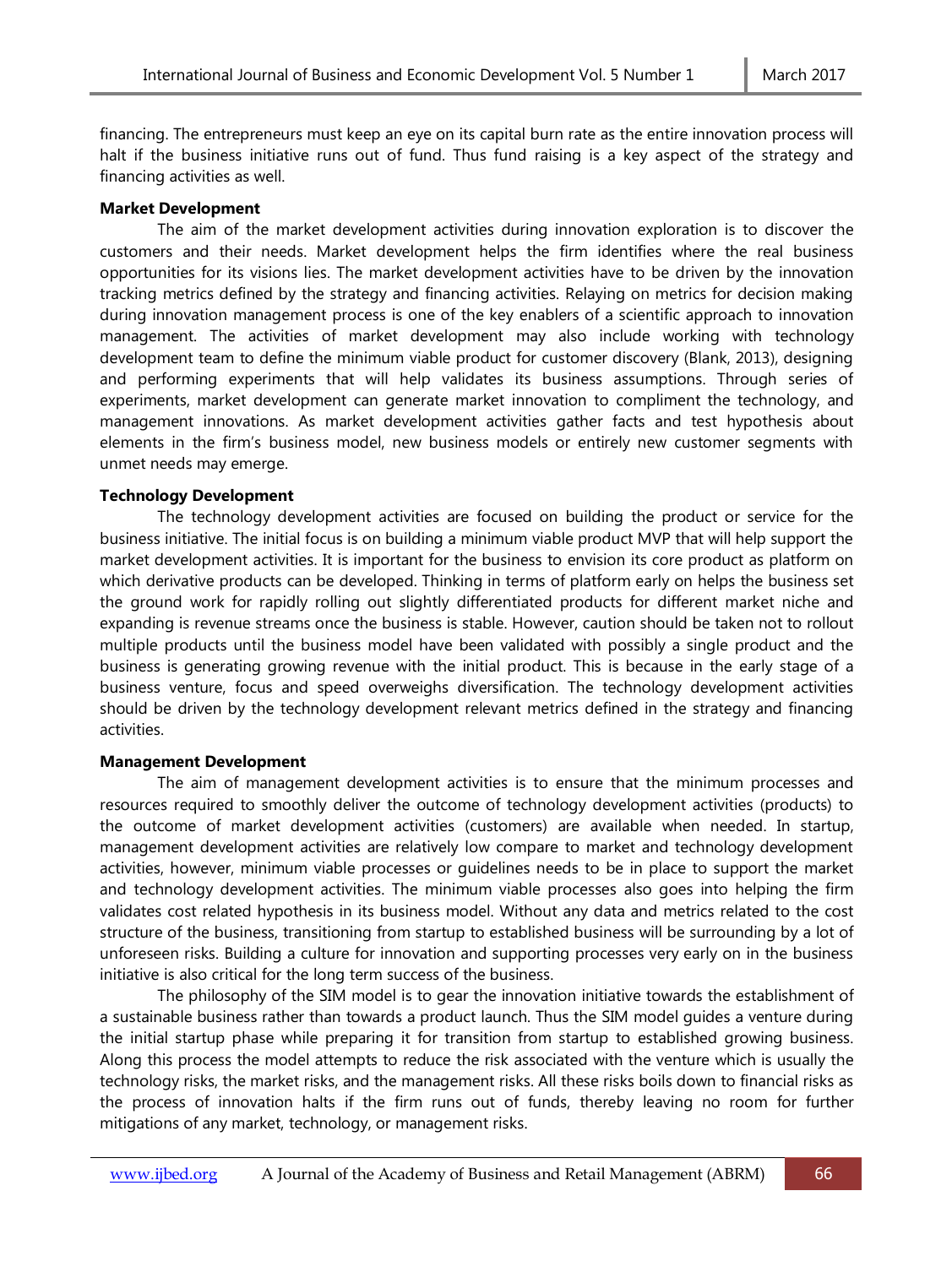

Business Evolution Phases

Timeline

Figure 3: Continuous Exploration of Innovation Using SIM Model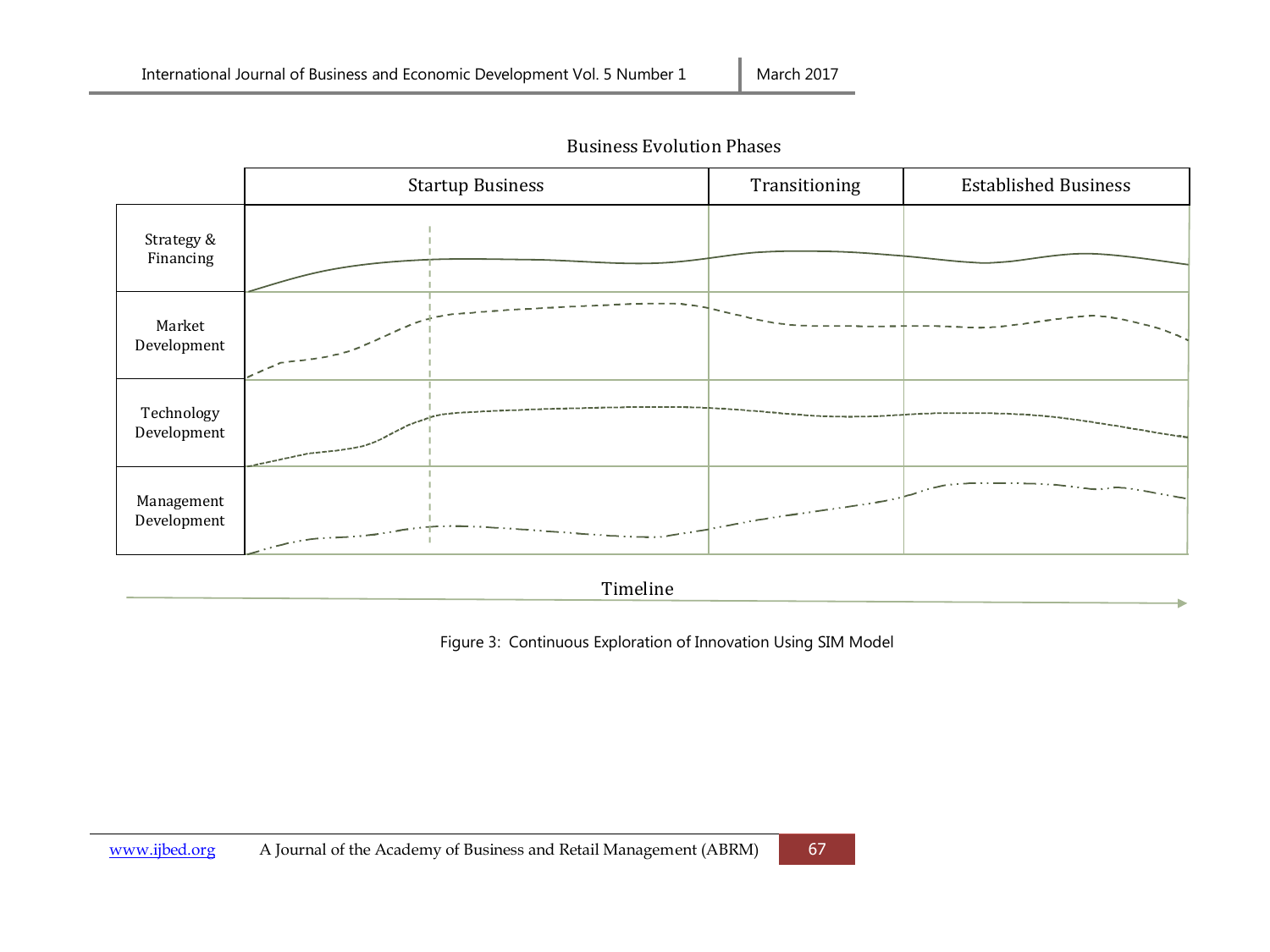Figure 3 shows a hypothetical view of the various phases of evolution of a business initiative and key activities of the SIM model. Depending on the business initiative, each phase maybe further divided into multiple sub phases with clear milestones. For example, the startup phase can be divided into initial ideas generation, business case formulation, value-customer mapping where the value proposition of the business is validated with customers' needs, business model construction where the components of the business model are put together and validated with data from the market, and business model launching which represents the massive launching of the products to the market with a validated business model.

If we use our conceptual model of a firm which consists of the innovation exploration factory and an innovation exploitation factory, during startup phase, the role of the SIM model is to speed up the engine of the firm's innovation exploration factory while the innovation exploitation factory remains relatively small. In fact, to avoid pre-mature scaling, rolling out of the main building blocks (for example marketing and sales department, purchasing department, and HR department) of the innovation exploitation factory of the firm only happens after the firm has already identity a sustainable business model and the transitioning phase is initiated. At transitioning the firm's customers are known, its product is well defined, its critical processes are known. The firm then rollout is exploitation factory and scale up the business. At this stage the firms needs to optimize for execution and start speeding up its innovation exploitation engine.

#### **4-Discussion**

Looking at the hypothetical graph of figure 3, a business initiative goes through three phases, the startup phase, the transitioning phase, and the established business phase. The vertical dotted line in the startup phase represents a point in time. At any point in time, the firm is in the process of performing an iteration of the SIM model. The idea here is that each iteration starts at the strategy and financing activities and goes through all three activities of market development, technology development, and management development. Depending on the business initiative and the point in term, some activities may be more intense than others. For example, management development activities are more intense in the transitioning and established business phases as these phases requires optimizations to drive down cost, and creation of the structure and culture for large scale execution.

Market types (Blank, 2013, Ansoff, 1957) can also effects the intensity of synergic innovation management activities. For example taking an existing product or technology to a new market will require more of market development activities in the new market compare to the technology development activities. The product may need some little twist in order to fit into the new market but much more work has to be done to actually discover the real customer segments and their needs in the new market.

The work in this paper has focused on the innovation process aspect of transforming an idea to a sustainable business. Building a business may require more activities to supplement innovation management activities especially at the transitioning and established business phases. However, the paper considers those supplementary activities as part of the mechanics of innovation exploitation factory and does not address the details of building an organization for the execution of a validated business model on large scale.

## **5-Conclusion**

This paper proposes the SIM model for firm innovation management as a model that enables a firm to transform ideas to sustainable business. The models take into the consideration the multidimensional nature of innovation. It enables a firm to simultaneously engage in market, technology, and management innovations activities. By so doing it helps a firm to align its customers, products, and processes while guiding the firm towards generating capabilities that will position the firm for sustainable growth.

The limitation of this paper is that it provides high level guidelines to entrepreneurs on how to manage an innovation initiative but leaves the very details to the entrepreneur to fill in. The paper does not also provide the metrics needed to gauge progress in each dimension of innovation towards the vision of the firm. Further research could explore a mechanism for defining metrics for monitoring an innovation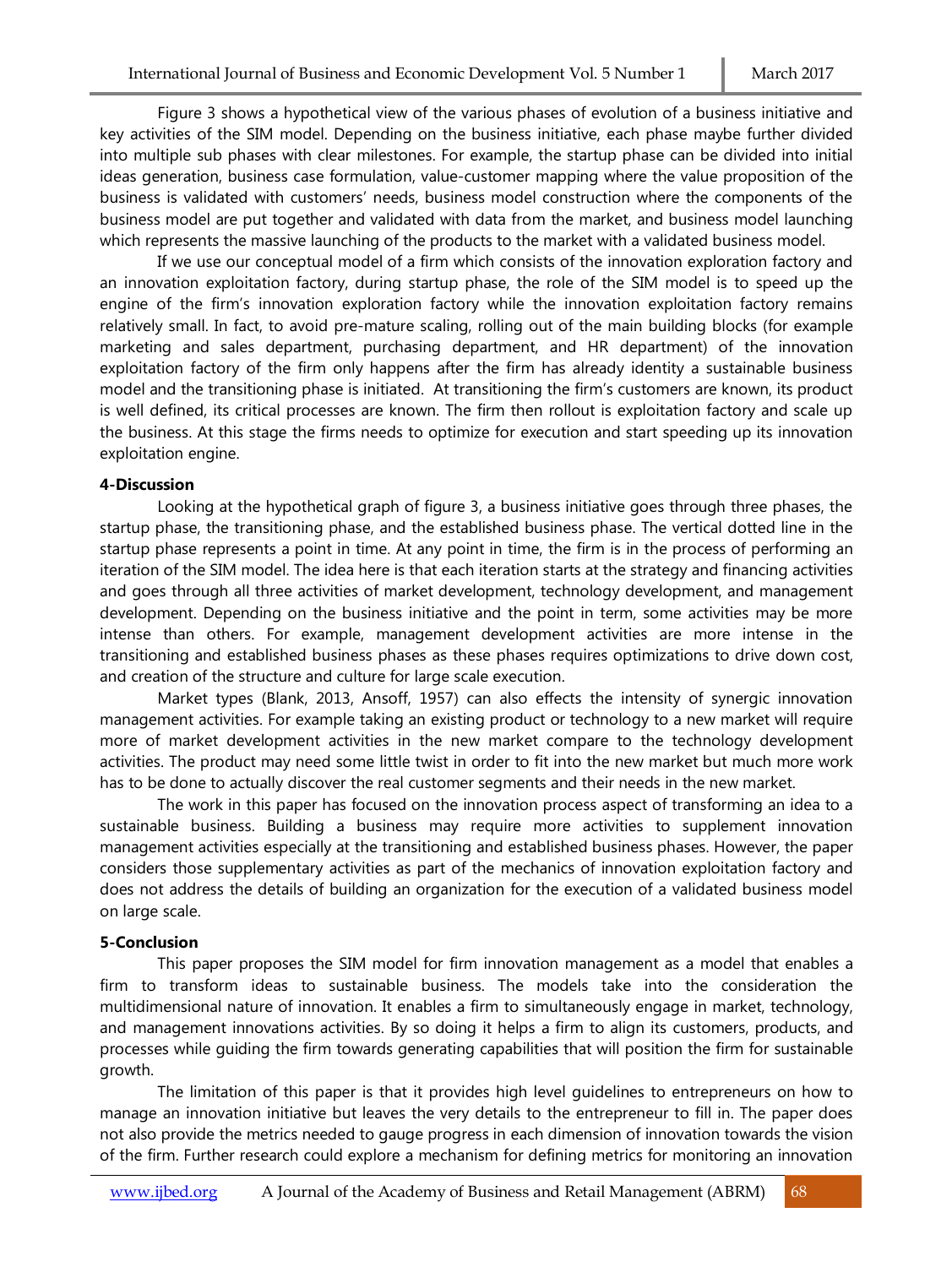initiative toward its goals. This could be done for different industries to generate templates that could be modified by entrepreneurs for different business initiatives.

## **Acknowledgement**

*This work was funded by the<The National Natural Science Foundation of China> under Grant [No.71373158]; <The National Natural Science Foundation of China> under Grant [13AZD015];<Key Project of Philosophy and Social Sciences Research, Ministry of Education of PRC>under Grant [No.15JZD017];*

# **References**

AGUAYO, R. 1991. *Dr. Deming: The American who taught the Japanese about quality*, Simon and Schuster.

ANSOFF, H. I. 1957. Strategies for diversification. *Harvard Business Review,* 35**,** 113-124.

- ARROW, K. J. 1962. The economic implications of learning by doing. *The Review of Economic Studies,* 29**,** 155-173.
- BIRKINSHAW, J., HAMEL, G. & MOL, M. J. 2008. Management innovation. *Academy of management review,* 33**,** 825-845.

BLANK, S. 2013. *The four steps to the epiphany*, K&S Ranch Pescadero.

- BLANK, S. & DORF, B. 2012. The startup owner's manual: The step-by-step guide for building a great company.
- BLUNDELL, R., GRIFFITH, R. & VAN REENEN, J. 1995. Dynamic count data models of technological innovation. *The Economic Journal***,** 333-344.
- CHESBROUGH, H., VANHAVERBEKE, W. & WEST, J. 2005. Open innovation: a new paradigm for understanding industrial innovation. *Open innovation: researching a new paradigm***,** 1-12.
- CHRISTENSEN, C. 2013. *The innovator's dilemma: when new technologies cause great firms to fail*, Harvard Business Review Press.
- COHEN, D., LINDVALL, M. & COSTA, P. 2003. Agile software development. *DACS SOAR Report,* 11.
- COOMBS, R. 2007. Core competencies and the strategic management of R&D. *R&D Management,* 26**,** 345- 355.
- COOPER, R. G. 1990. Stage-Gate Systems a New Tool for Managing New Products. *Business Horizons,* 33**,** 44-54.
- COOPER, R. G. 2008. Perspective: The Stage-Gate® Idea-to-Launch Process—Update, What's New, and NexGen Systems\*. *Journal of Product Innovation Management,* 25**,** 213-232.
- DEMING, W. E. 1986. Out of the crisis. Cambridge: Massachussetts Institute of Technology, Centre for Advanced Engineering Study. MIT Press.
- DRUCKER, P. 1974. Management: Tasks, Responsibilities, Practices. New York, Harper & Row, Publishers Inc.
- ERICKSON, L. B. 2015. The Innovator's Method: Bringing the Lean Startup into Your Organization. *Research-Technology Management,* 58**,** 62-63.
- GANZARAIN, J., MARKUERKIAGA, L. & GUTIERREZ, A. 2014. LEAN STARTUP AS A TOOL FOR FOSTERING ACADEMIC & INDUSTRY COLLABORATIVE ENTREPRENEURSHIP. *In:* CHOVA, L. G., MARTINEZ, A. L. & TORRES, I. C. (eds.) *Inted2014: 8th International Technology, Education and Development Conference.* Valenica: Iated-Int Assoc Technology Education a& Development.
- GARCIA, R. & CALANTONE, R. 2003. A critical look at technological innovation typology and innovativeness terminology: a literature review. *Journal of Product Innovation Management,* 19**,** 110- 132.
- GEISSDOERFER, M., BOCKEN, N. M. P. & HULTINK, E. J. 2016. Design thinking to enhance the sustainable business modelling process - A workshop based on a value mapping process. *Journal of Cleaner Production,* 135**,** 1218-1232.

GRANSTRAND, O. 2000. Corporate Innovation Systems.

GUPTA, A. K., SMITH, K. G. & SHALLEY, C. E. 2006. The interplay between exploration and exploitation. *Academy of Management Journal,* 49**,** 693-706.